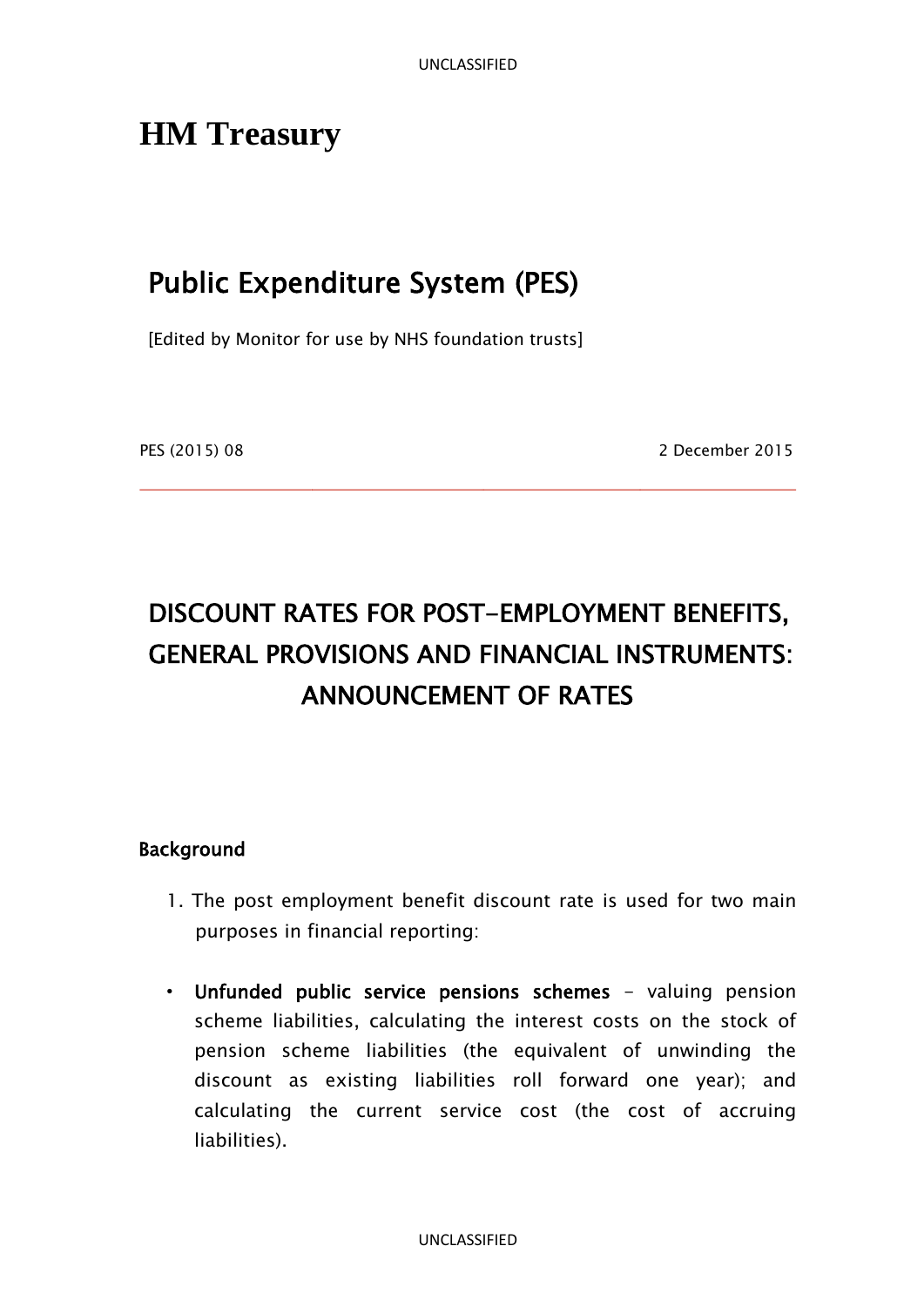- Early departure provisions valuing early departure provisions and unwinding the discount on those provisions.
- 2. The general provisions discount rates are used to discount future cash flows related to provisions recognised in accordance with IAS 37.
- 3. The financial instrument discount rate is used for some financial instruments in accordance with the requirements of the Financial Reporting Manual.
- 4. This paper announces the change in these discount rates from 31 March 2016.

#### New rates to be applied as at 31 March 2016

#### Post-employment benefits

- 5. The discount rate for post employment benefits will change from 1.30 percent real to 1.37 percent real with effect from 31 March 2016.
- 6. The appropriate interest rate to be used in assessing interest costs of scheme liabilities for 2016-17 is 3.60 percent (see Annex A: Financial assumptions based on market conditions as at 30 November 2015 for a list of all necessary figures and a comparison with prior year)

Superannuation Contribution Adjusted for Past Experience (SCAPE) and other discount rates

7. Various arrangements are in place for setting employer pension contributions (or ASLCs) in unfunded schemes that require a discount rate. Most of these arrangements are based on the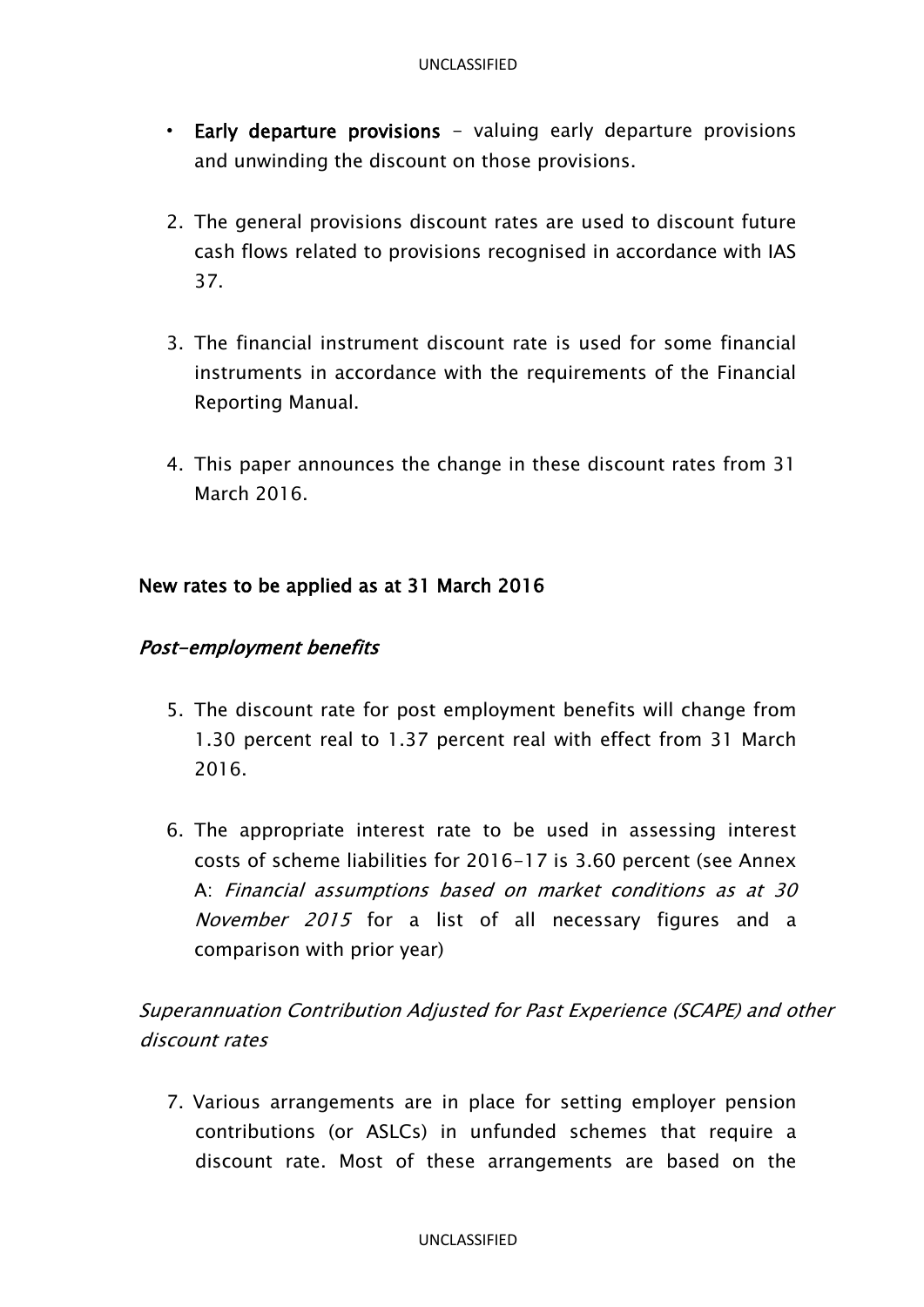SCAPE methodology that uses a fixed real discount rate. These arrangements are unaffected by the discount rate used for IAS 19 purposes. Schemes and their actuaries should continue to use existing arrangements.

#### Local Authorities

8. This guidance does not apply directly to local authority schemes and the unfunded liabilities of police and fire authorities. Those schemes should follow guidance provided by CIPFA.

#### Funded schemes

9. The application of a discount rate based on returns from AA corporate bonds at 30 November each year will not apply to funded schemes within central government. In accordance with IAS 19, they should use a discount rate based on returns from AA corporate bonds at 31 March each year (or their financial yearend if different).

#### General provisions

10. There are three rates provided for general provisions:

Short-term rate: A real discount rate to be applied to the cash flows of general provisions in a time boundary of between 0 and up to and including 5 years from the Statement of Financial Position date.

Medium-term rate: A real discount rate to be applied to the cash flows of general provisions in a time boundary of after 5 and up to and including 10 years from the Statement of Financial Position date.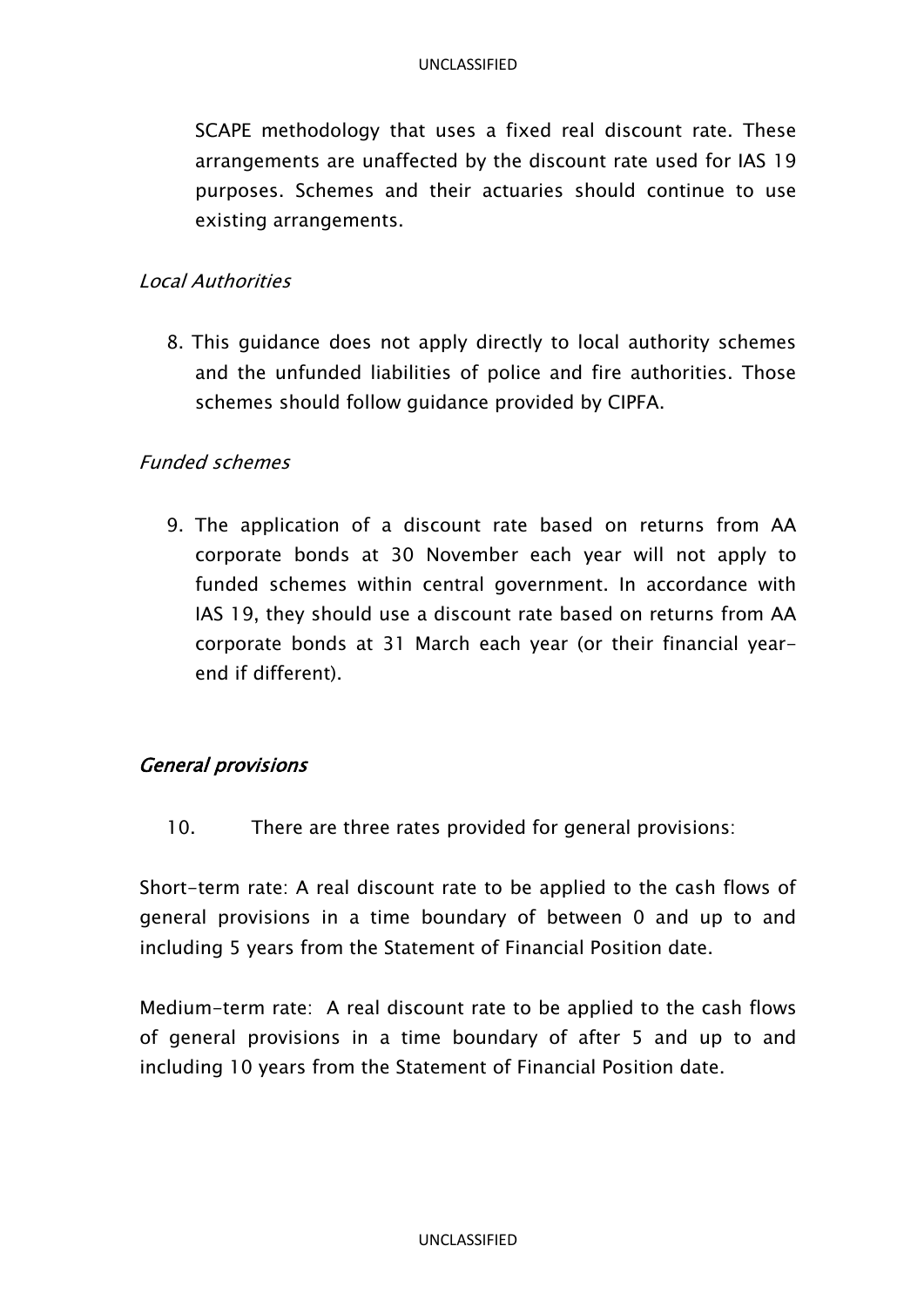Long-term rate: A real discount rate to be applied to the cash flows of general provisions in a time boundary exceeding 10 years from the Statement of Financial Position date.

11. The real discount rates to be applied at 31 March 2016 to determine the net present values of provisions are:

| Rate        | <b>Real rate</b> |
|-------------|------------------|
| Short-term  | $-1.55%$         |
| Medium-term | $-1.00%$         |
| Long-term   | $-0.80%$         |

12. The change in discount rates could result in non-cash negative AME. In accordance with the Consolidated Budgeting Guidance this benefit cannot be used to fund genuine AME cash expenditure.

#### Financial Instruments

13. The real financial instrument discount rate is to be applied in accordance with Financial Reporting Manual's adaptation of IAS 39 and the Consolidated Budgeting Guidance in respect of financial transactions.

The FReM states:

Where future cash flows are discounted to measure fair value, entities should use the higher of the rate intrinsic to the financial instrument and the real financial instrument discount rate set by HM Treasury (promulgated in PES papers) as applied to the flows expressed in current prices.

14. The real financial instrument discount rate to be applied at 31 March 2016 is 0.7. The rate as applied to flows expressed in current prices is RPI  $+$  0.7, where the financial instrument is index